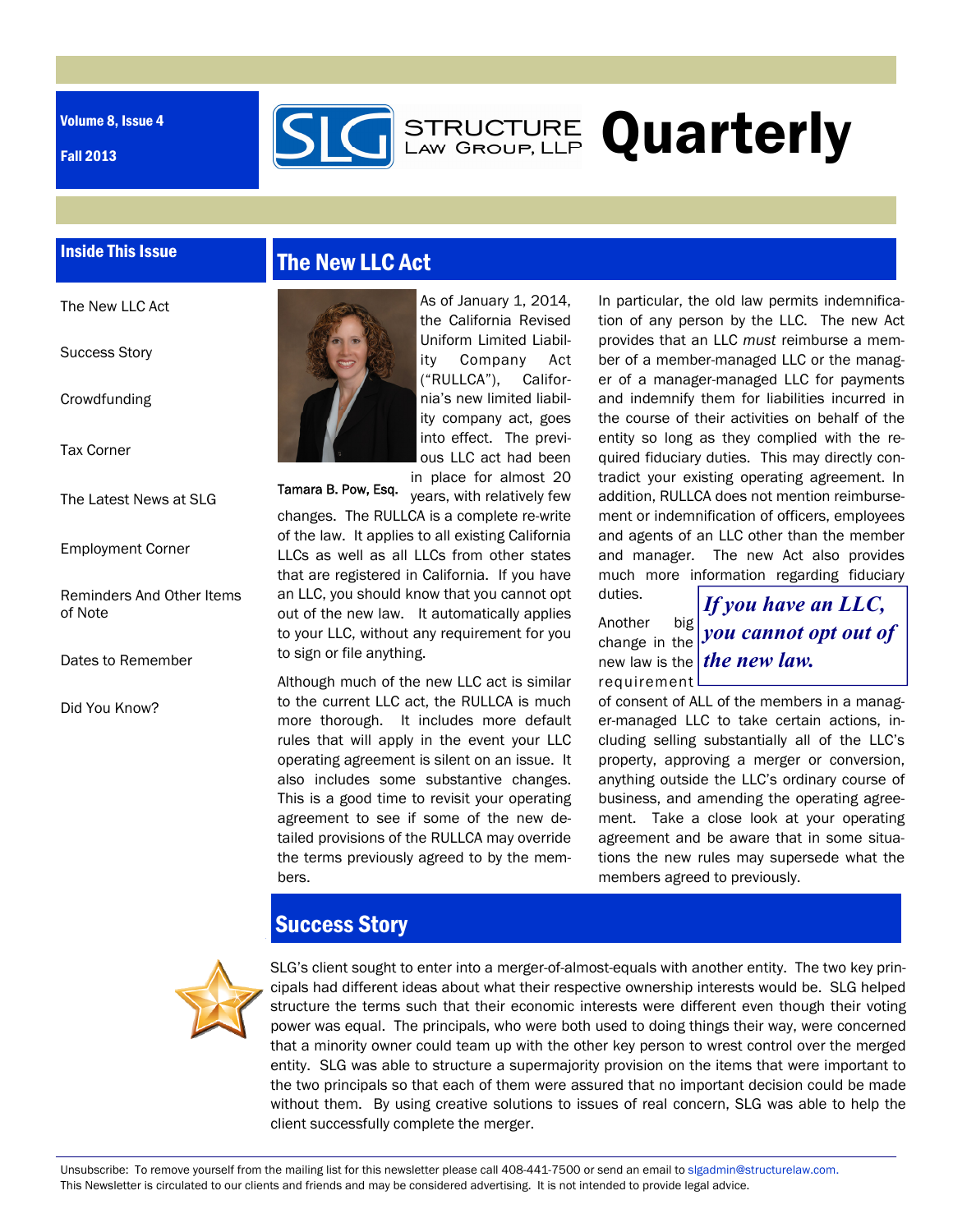## Crowdfunding—Update On The New Regulations

In our last newsletter, we reported on efforts by the SEC to open up the process of start-up company fundraising by allowing companies to publicly solicit investors and still qualify for an inexpensive registration exemption. A few weeks ago, the SEC published, *for comment*, proposed regulations to implement the crowdfunding structure described in the JOBS Act passed a year ago last September.

The proposals are contained in a release, running over 450 pages, in which the SEC makes a number of changes to existing regulations to stimulate crowdfunding. Although the



changes are proposals, and not yet law, they provide a v a l u a b l e insight to where fundraising law is heading.

The changes run the gamut. The release discusses filing guidelines in offerings where public solicitation is allowed, new information which will be required as part of the forms filed with the Commission, and penalties for the failure to file. Disclosure materials are also affected. The proposals include requirements for particular language and cautionary legends in materials provided to potential investors, and require the materials to be filed with the Commission. Last, antifraud guidance found in certain existing regulations would extend to any materials provided to potential investors.

The proposed regulations show that the SEC's approach to allowing greater solicitation freedom for fund raising will be tempered by constraints necessary to protect investors. In plain English, the SEC is saying you can sell your shares to the public, but this isn't going to be the farmer's market. Stay tuned!

*By: Robert Hawn, Esq.* 

## Tax Corner

#### Year End Tax Reminders

- Don't forget to make your equipment purchases before year end. Up to \$500,000 of assets put in use by December 31<sup>st</sup> can be expensed. If more than \$2,000,000 of assets are put in place during 2013, the \$500,000 expense is phased out on a dollar for dollar basis. These limits will likely be lower for 2014, so take advantage of them now. Both used and new assets count!
- Another tax break set to expire after 2013 is the 50% bonus depreciation, allowing companies to write off half the cost of new assets with useful lives of 20 years or less. This includes interior leasehold improvements for commercial real estate. The remaining 50% is depreciated as usual.
- Need a new SUV? You can deduct most of the cost of new SUVs over 6000 pounds in the year of purchase. Between the special SUV \$25,000 deduction, 50% bonus depreciation, and normal depreciation, \$46,000 of a

\$60,000 heavy SUV used 100% for business can be deducted in 2013 if you put it in use in 2013.

*Source: The Kiplinger Tax Letter, Vol. 88, No. 18, August 30, 2013* 

#### Minimum Wage Increase

The minimum wage in San Jose will be increasing from \$10.00 per hour to \$10.15 per hour effective January 1, 2014. Don't forget to update your employment posters with this information.

## IRS Extends Tax-Free Benefits to All Same-Sex Married Couples

According to new IRS guidance, same-sex married couples who have been legally married in a state that recognizes same-sex marriage are entitled to all federal spousal tax benefits even if they do not currently live in a state that recognizes same-sex marriage. Employees in civil unions and domestic partnerships are not covered under this guidance.

*Source: The HR Specialist, Vol. 11, No. 10, October 2013*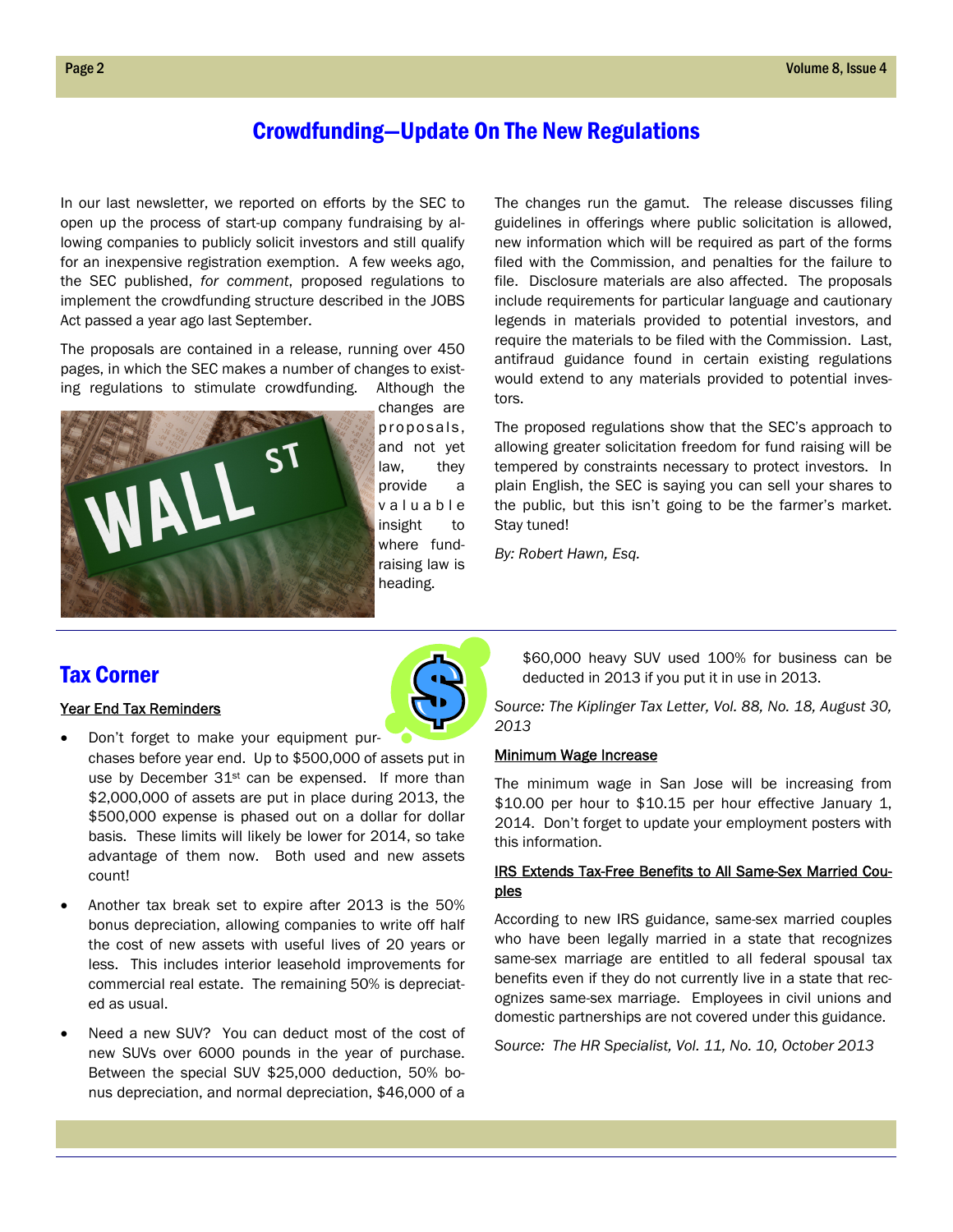



## Adopt-A-Family

As part of our community outreach, SLG has adopted a family for the holidays through the Adopt-A-Family Program put on through the Bill Wilson Center. If you would like to give a gift to the family or make a donation to the family, please contact our office for additional information. The Adopt-A-Family program matches families in need with companies or individuals to provide gifts for families that would otherwise not have gifts to give their children at Christmas.

# Recent Seminars

Jack Easterbrook and Tamara Pow recently co-presented at a seminar with Petrinovich Pugh & Company and Avidbank. They discussed important issues currently facing real estate owners, developers, investors and lenders. Stay tuned to our firm blog www.sanjosebusinesslawyersblog.com in upcoming months for additional information on the topics discussed at the seminar.



As mentioned in our last newsletter, our very own Bob Hawn was a speaker at San Jose's first C2SV event. The event was a huge success with technology leaders and musicians from all over the Bay Area converging in one place for three days of panels, music and networking.



Robert Hawn (middle) and the Social Media Gateways Team

## Employment Corner

## E-cigarettes

E-cigarettes, the battery-powered device that gives users a sense of smoking by inhaling a nicotine mist, are

slowly becoming more popular. This is creating a new issue for employers. Should e-cigarettes be allowed in the office or not? Because e-cigarettes do not contain tobacco they are not prohibited by state and local workplace smoking laws. There are currently no laws that require employers to allow e-cigarettes to be smoked in offices. However, employers should consider updating their smoking policies now if they wish to prohibit smoking of e-cigarettes in the work-



place.

*Source: The HR Specialist, Vol. 11, No. 10, October 2013* 

# Reminders and Other Items of Note

#### Going Out Of Business

If you are going out of business and

no longer have employees, you must file a DE-9 with the Employment Development Department.

## Avoid California Franchise Taxes for 2014!

If you want to dissolve an entity to avoid paying California franchise taxes for 2014, now is the time to consider winding up before year-end.

## Formation of New Entities

If you are planning on forming a new entity before the end of the year, please note that if the entity is formed during the last two weeks of the year and does not do any business until January 1, 2014, it will not incur California franchise taxes for 2013.